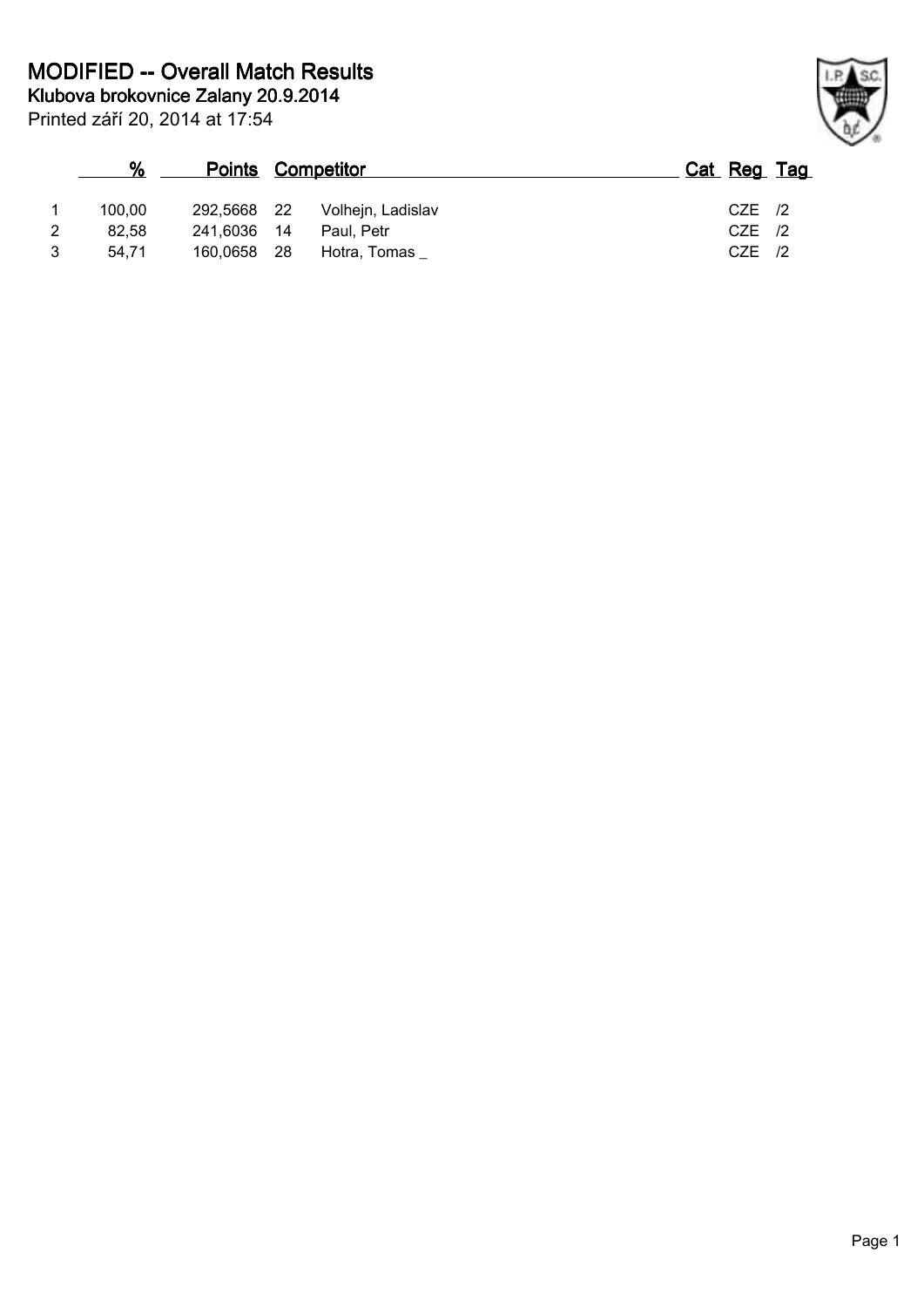|                | %      |             | <b>Points Competitor</b> |                   |    | Cat Reg Tag |  |
|----------------|--------|-------------|--------------------------|-------------------|----|-------------|--|
|                | 100.00 | 279.6547 21 |                          | Volhejn, Ladislav |    | CZE         |  |
| 2              | 99.04  | 276.9626 11 |                          | Caprata, Jaroslav | SS | CZE         |  |
| 3              | 96,16  | 268,9026 24 |                          | Polivka, Vladimir | SS | CZE         |  |
| $\overline{4}$ | 85.56  | 239,2688    | - 20                     | Hotra, Tomas      |    | <b>CZE</b>  |  |

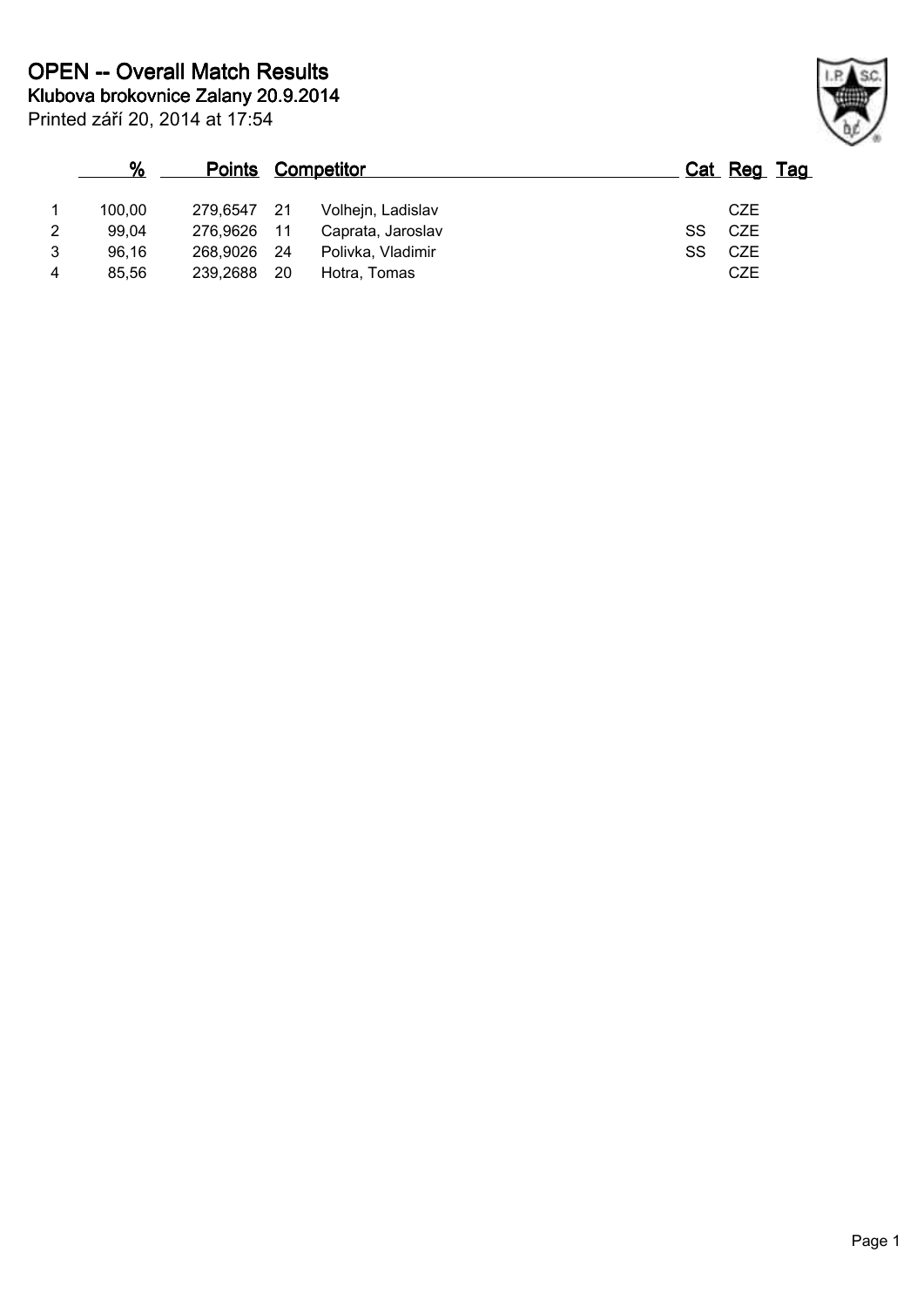|                | %      | <b>Points</b> | <u>Competitor</u> |                | <u>Cat</u> | Reg Tag    |  |
|----------------|--------|---------------|-------------------|----------------|------------|------------|--|
|                | 100.00 | 302.0307      | 17                | Smid, Martin   |            | <b>CZE</b> |  |
| $\overline{2}$ | 77,81  | 235,0014      | 13                | Paul, Petr     |            | <b>CZE</b> |  |
| 3              | 72,18  | 217,9968      |                   | Strnad, Ivo    | S          | CZE        |  |
| 4              | 61,03  | 184,3360      | 26                | Gerstdorf, Jan | SS         | <b>CZE</b> |  |
| 5              | 59,58  | 179,9551      | 18                | Rehberger, Ivo |            | <b>CZE</b> |  |